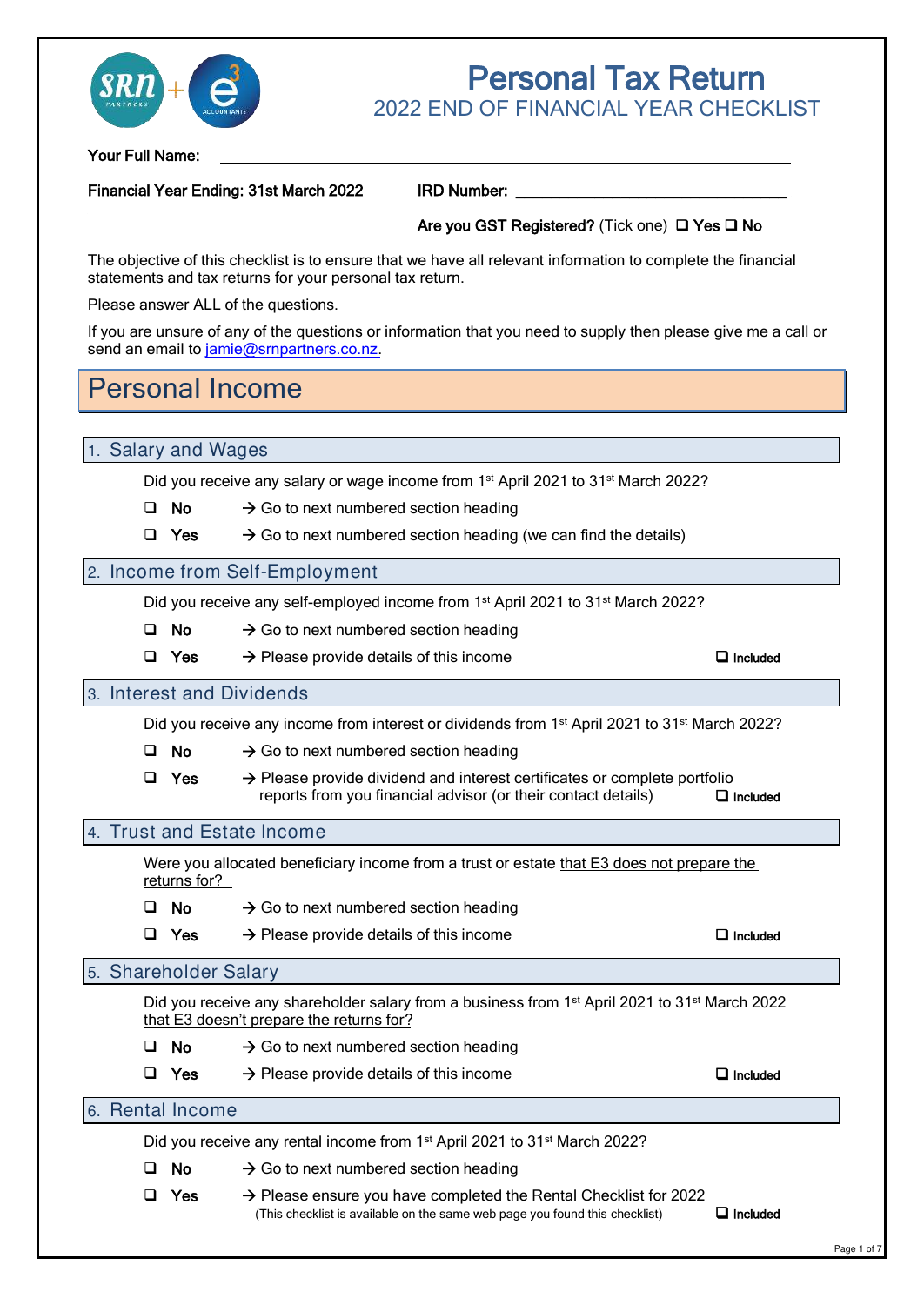| 7. Partnership Income |                                                                                                                                                                             |                    |
|-----------------------|-----------------------------------------------------------------------------------------------------------------------------------------------------------------------------|--------------------|
|                       | Did you receive any partnership income from 1 <sup>st</sup> April 2021 to 31 <sup>st</sup> March 2022?                                                                      |                    |
| No<br>ப               | $\rightarrow$ Go to next numbered section heading                                                                                                                           |                    |
| <b>Yes</b><br>$\Box$  | $\rightarrow$ Please either:<br>Provide details of this income                                                                                                              | $\Box$ Included    |
|                       | <b>OR</b>                                                                                                                                                                   |                    |
|                       | Indicate if E3 prepares the return(s) for the partnership(s)<br>$\circ$                                                                                                     | $\Box$ E3 prepares |
| 8. Overseas Income    |                                                                                                                                                                             |                    |
|                       | Did you receive any overseas income from 1 <sup>st</sup> April 2021 to 31 <sup>st</sup> March 2022 that have not been<br>included on any other checklist you have prepared? |                    |
|                       | (This includes foreign investments, overseas property, shares, deposits, super schemes, pensions,<br>insurance and bank accounts.)                                          |                    |
| No.<br>ப              | $\rightarrow$ Go to next numbered section heading                                                                                                                           |                    |
| $\Box$<br>Yes         | $\rightarrow$ Please provide details of this income                                                                                                                         | $\Box$ Included    |
|                       | 9. Portfolio Investment Income                                                                                                                                              |                    |
|                       | Did any of your income from 1 <sup>st</sup> April 2021 to 31 <sup>st</sup> March 2022 come from a Portfolio Investment?                                                     |                    |
| <b>No</b><br>ப        | $\rightarrow$ Go to next numbered section heading                                                                                                                           |                    |
| Yes<br>⊔              | $\rightarrow$ Please provide details of this income                                                                                                                         | $\Box$ Included    |
| 10.LTC/LLP Income     |                                                                                                                                                                             |                    |
|                       | Did you have any profit or loss from a Look Through Company (LTC) or Limited Liability Partnership                                                                          |                    |
|                       | (LLP) attributed to you personally from 1 <sup>st</sup> April 2021 to 31 <sup>st</sup> March 2022?                                                                          |                    |
| No                    | $\rightarrow$ Go to next numbered section heading                                                                                                                           |                    |
| <b>Yes</b><br>ப       | $\rightarrow$ Please either:                                                                                                                                                |                    |
|                       | Provide details of this income<br>$\circ$<br><b>OR</b>                                                                                                                      | $\Box$ Included    |
|                       | Indicate if E3 prepares the return(s) for the LTC/LPP                                                                                                                       | $\Box$ E3 prepares |
|                       |                                                                                                                                                                             |                    |
| 11. Other Income      |                                                                                                                                                                             |                    |
| already mentioned?    | Did you receive any income from 1 <sup>st</sup> April 2021 to 31 <sup>st</sup> March 2022 from any other source not                                                         |                    |
| No<br>ப               | $\rightarrow$ Go to next orange section heading                                                                                                                             |                    |
| Yes<br>$\Box$         | $\rightarrow$ Please provide descriptions and details of this income below                                                                                                  |                    |
|                       |                                                                                                                                                                             |                    |
|                       |                                                                                                                                                                             |                    |
|                       |                                                                                                                                                                             |                    |
|                       |                                                                                                                                                                             |                    |
|                       |                                                                                                                                                                             |                    |
|                       |                                                                                                                                                                             |                    |
|                       |                                                                                                                                                                             |                    |
|                       |                                                                                                                                                                             |                    |
|                       |                                                                                                                                                                             |                    |
|                       |                                                                                                                                                                             |                    |
|                       |                                                                                                                                                                             |                    |
|                       |                                                                                                                                                                             |                    |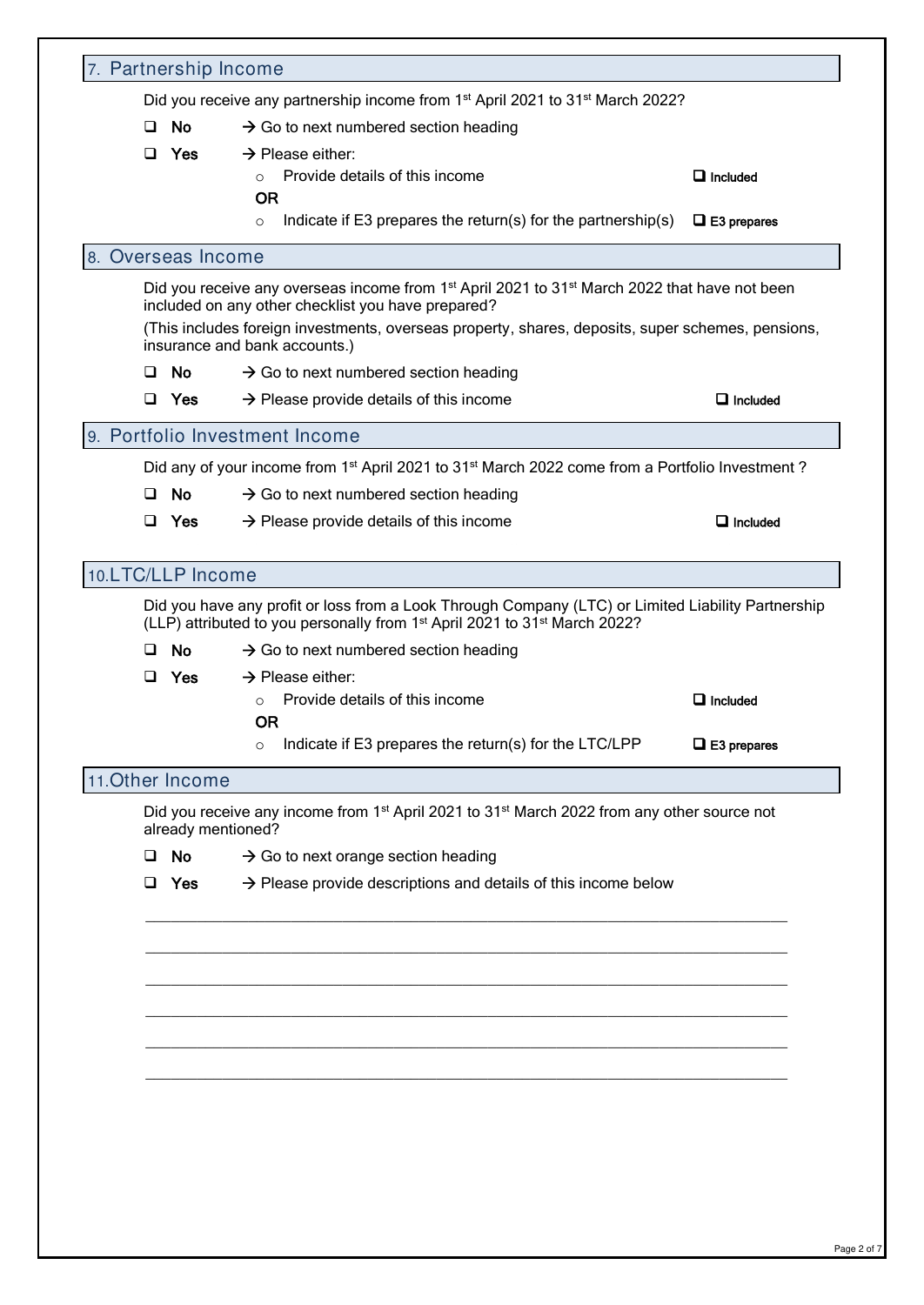# Working for Families

#### From 1st April 2021 to 31st March 2022 did you have any children under 18 years of age who were still at school and financially dependent?

- No  $\rightarrow$  Go to next section heading 'Miscellaneous Items'
- Yes  $\rightarrow$  Go to next numbered section heading

#### 12.Child/Children Details

|   | $\Box$ Yes                          | $\rightarrow$ Go to next numbered section heading                                                            |                       |
|---|-------------------------------------|--------------------------------------------------------------------------------------------------------------|-----------------------|
|   |                                     | 12. Child/Children Details                                                                                   |                       |
|   | Name                                | Date of Birth                                                                                                | <b>IRD Number</b>     |
|   |                                     |                                                                                                              |                       |
|   |                                     |                                                                                                              |                       |
|   |                                     |                                                                                                              |                       |
|   |                                     |                                                                                                              |                       |
|   |                                     | 14. Spouse/Partner Income                                                                                    |                       |
|   |                                     | Did you have a spouse/partner at any time from 1 <sup>st</sup> April 2021 to 31 <sup>st</sup> March 2022?    |                       |
| □ | No                                  | $\rightarrow$ Go to next numbered section heading                                                            |                       |
|   | $\Box$ Yes                          | $\rightarrow$ Please either:                                                                                 |                       |
|   |                                     | Indicate if E3 prepares this individual's return<br>$\circ$                                                  | $\square$ E3 prepares |
|   |                                     | <b>OR</b><br>Provide details of their income below<br>$\circ$                                                | $\Box$ Included       |
|   |                                     |                                                                                                              |                       |
|   |                                     |                                                                                                              |                       |
|   |                                     |                                                                                                              |                       |
|   |                                     |                                                                                                              |                       |
|   |                                     |                                                                                                              |                       |
|   |                                     | 15. Student Loans and/or Student Allowances                                                                  |                       |
|   |                                     | Did any of your children receive a student loan or a student allowance between 1 <sup>st</sup> April 2021 to |                       |
| u | 31 <sup>st</sup> March 2022?<br>No. |                                                                                                              |                       |
|   | □ Yes                               | $\rightarrow$ Go to next numbered section heading                                                            |                       |
|   |                                     | $\rightarrow$ Please provide details below                                                                   |                       |
|   |                                     |                                                                                                              |                       |
|   |                                     |                                                                                                              |                       |
|   |                                     |                                                                                                              |                       |
|   |                                     |                                                                                                              |                       |
|   |                                     |                                                                                                              |                       |
|   |                                     |                                                                                                              |                       |
|   |                                     |                                                                                                              |                       |
|   |                                     |                                                                                                              |                       |
|   |                                     |                                                                                                              |                       |
|   |                                     |                                                                                                              |                       |
|   |                                     |                                                                                                              |                       |
|   |                                     |                                                                                                              |                       |
|   |                                     |                                                                                                              |                       |

#### 14. Spouse/Partner Income

|  |  | Did you have a spouse/partner at any time from 1 <sup>st</sup> April 2021 to 31 <sup>st</sup> March 2022? |  |  |  |  |  |
|--|--|-----------------------------------------------------------------------------------------------------------|--|--|--|--|--|
|--|--|-----------------------------------------------------------------------------------------------------------|--|--|--|--|--|

- Yes  $\rightarrow$  Please either:
	- o Indicate if E3 prepares this individual's return  $\square$  OR Included □ E3 prepares o Provide details of their income below

#### 15.Student Loans and/or Student Allowances

- No  $\rightarrow$  Go to next numbered section heading
- Yes  $\rightarrow$  Please provide details below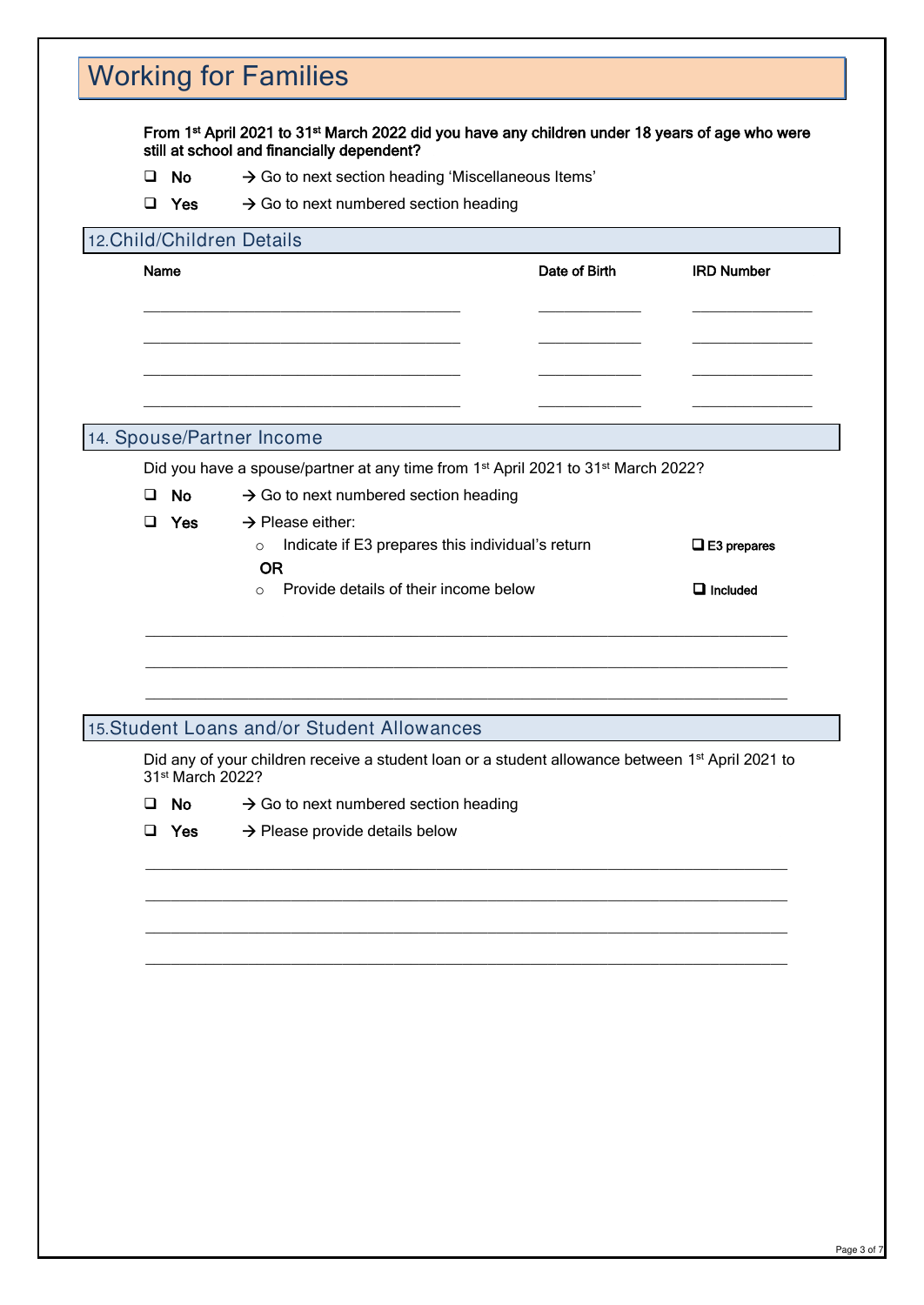|   | 2022?                 | Did you pay or receive any child support and/or maintenance during from 1 <sup>st</sup> April 2021 to 31 <sup>st</sup> March                                                                                                   |
|---|-----------------------|--------------------------------------------------------------------------------------------------------------------------------------------------------------------------------------------------------------------------------|
| ப | No.                   | $\rightarrow$ Go to next numbered section heading                                                                                                                                                                              |
| ப | Yes                   | $\rightarrow$ Please provide the following:                                                                                                                                                                                    |
|   |                       | $\frac{1}{2}$<br>Maintenance Paid:                                                                                                                                                                                             |
|   |                       | $\frac{1}{2}$<br>Maintenance Received:                                                                                                                                                                                         |
|   |                       | 17. Children's Passive Income                                                                                                                                                                                                  |
|   |                       | Did any of your dependent children receive passive income over \$500?<br>(Passive income is income not earned by salary and wages, eg: trust income)                                                                           |
| ப | <b>No</b>             | $\rightarrow$ Go to next numbered section heading                                                                                                                                                                              |
| ப | Yes                   | $\rightarrow$ Please provide the following:                                                                                                                                                                                    |
|   |                       |                                                                                                                                                                                                                                |
|   |                       | Child Initials and Amount(s) Earned: Note that the control of the control of the control of the control of the control of the control of the control of the control of the control of the control of the control of the contro |
|   | 18. Exempt Salary     |                                                                                                                                                                                                                                |
|   |                       | Did you or any of your children receive any exempt income (e.g: income from UN or OECD)?                                                                                                                                       |
| ◻ | No                    | $\rightarrow$ Go to next numbered section heading                                                                                                                                                                              |
|   | Yes<br>ப              | $\rightarrow$ Please give a brief summary below:                                                                                                                                                                               |
|   | 19. Other Payments    |                                                                                                                                                                                                                                |
| ⊔ | <b>No</b><br>u<br>Yes | cash from family members or friends)?<br>$\rightarrow$ Go to next numbered section heading<br>$\rightarrow$ Please give a brief summary below:                                                                                 |
|   |                       |                                                                                                                                                                                                                                |
|   |                       | Did you receive any funds from other sources which are used to meet your usual living expenses (eg:<br>20. Non-Resident Spouse/Partner Income                                                                                  |
|   |                       |                                                                                                                                                                                                                                |
|   | <b>No</b><br>$\Box$   | $\rightarrow$ Go to next numbered section heading                                                                                                                                                                              |
| ◻ | Yes                   | Did you have a non-resident spouse/partner at any time from 1 <sup>st</sup> April 2021 to 31 <sup>st</sup> March 2022?<br>$\rightarrow$ Please provide details of their income or state if they had none                       |
|   |                       | 21. Non-Taxable Pensions                                                                                                                                                                                                       |
|   | Funds)?               | Did you receive any distributed non-taxable private pension income (eg: Govt. Superannuation                                                                                                                                   |
|   | No<br>◻               | $\rightarrow$ Go to next numbered section heading                                                                                                                                                                              |
| ப | Yes                   | $\rightarrow$ Please provide details of this income                                                                                                                                                                            |
|   |                       |                                                                                                                                                                                                                                |
|   |                       |                                                                                                                                                                                                                                |

- No  $\rightarrow$  Go to next numbered section heading
- Yes  $\rightarrow$  Please provide details of this income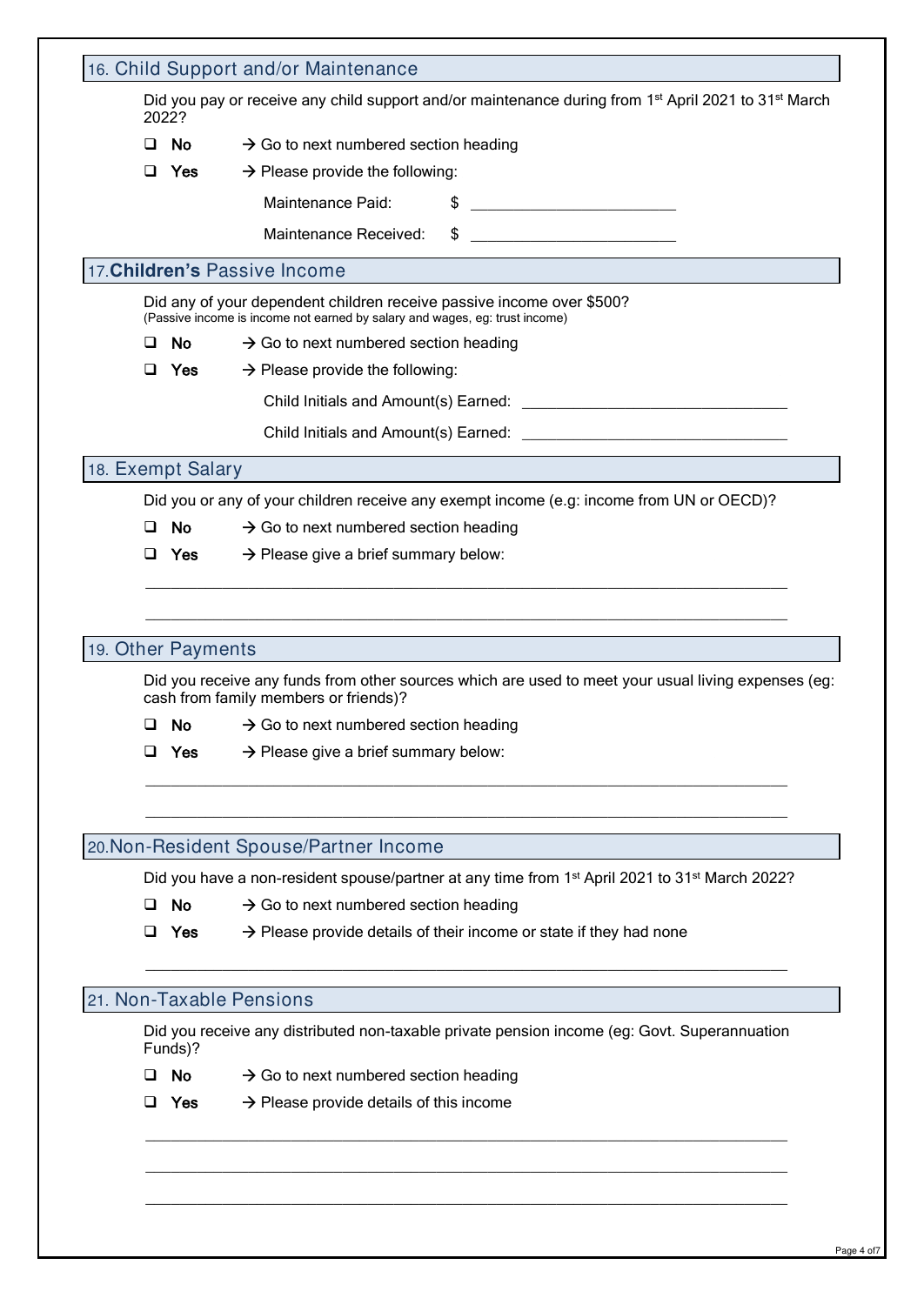# Miscellaneous Items 22.Donations Do you have receipts for any charitable donations or school donations?  $\Box$  No  $\rightarrow$  Go to next numbered section heading  $\Box$  Yes  $\rightarrow$  Please provide details of the amount(s) paid and who to. **Included** in the contract of the contract of the contract of the contract of the contract of the contract of the contract of the contract of the contract of the contract of the contract of the contract of the contract of 23.Income Protection Insurance Did you pay for any income protection insurance?  $\Box$  No  $\rightarrow$  Go to next numbered section heading  $\Box$  Yes  $\rightarrow$  Please provide details of the amount paid and the type of policy it is (i.e.: if it is a lump sum payout or percentage of wages)  $\Box$  Included 24. Deductible Expenses

Did you incur any expenses while deriving income from sources other than salary and wages?

- $\Box$  No  $\rightarrow$  Go to next numbered section heading
- $\Box$  Yes  $\rightarrow$  Please provide details of these expenses  $\Box$  Included

### 25. Residency

Have you been away from New Zealand for 183 consecutive days or more in the last 24 months?

\_\_\_\_\_\_\_\_\_\_\_\_\_\_\_\_\_\_\_\_\_\_\_\_\_\_\_\_\_\_\_\_\_\_\_\_\_\_\_\_\_\_\_\_\_\_\_\_\_\_\_\_\_\_\_\_\_\_\_\_\_\_\_\_\_\_\_\_\_\_\_\_\_\_\_

\_\_\_\_\_\_\_\_\_\_\_\_\_\_\_\_\_\_\_\_\_\_\_\_\_\_\_\_\_\_\_\_\_\_\_\_\_\_\_\_\_\_\_\_\_\_\_\_\_\_\_\_\_\_\_\_\_\_\_\_\_\_\_\_\_\_\_\_\_\_\_\_\_\_\_

\_\_\_\_\_\_\_\_\_\_\_\_\_\_\_\_\_\_\_\_\_\_\_\_\_\_\_\_\_\_\_\_\_\_\_\_\_\_\_\_\_\_\_\_\_\_\_\_\_\_\_\_\_\_\_\_\_\_\_\_\_\_\_\_\_\_\_\_\_\_\_\_\_\_\_

- $\Box$  No  $\rightarrow$  Go to next numbered section heading
- $\Box$  Yes  $\rightarrow$  Please provide departure and/or return dates  $\Box$  Included

## 26.Ownership Interests

Do you have an interest in a foreign company, unit trust, life insurance policy or super scheme?

- $\Box$  No  $\rightarrow$  Go to next numbered section heading
- $\Box$  Yes  $\rightarrow$  Please provide details of these interests  $\Box$  Included

## **Other Issues**

 $\overline{a}$ 

 $\overline{a}$ 

 $\overline{a}$ 

Inland Revenue no longer issues refund cheques. In case of a refund, what bank account number would you like it sent to?

 $\overline{\phantom{a}}$  ,  $\overline{\phantom{a}}$  ,  $\overline{\phantom{a}}$  ,  $\overline{\phantom{a}}$  ,  $\overline{\phantom{a}}$  ,  $\overline{\phantom{a}}$  ,  $\overline{\phantom{a}}$  ,  $\overline{\phantom{a}}$  ,  $\overline{\phantom{a}}$  ,  $\overline{\phantom{a}}$  ,  $\overline{\phantom{a}}$  ,  $\overline{\phantom{a}}$  ,  $\overline{\phantom{a}}$  ,  $\overline{\phantom{a}}$  ,  $\overline{\phantom{a}}$  ,  $\overline{\phantom{a}}$ 

 $\overline{\phantom{a}}$  ,  $\overline{\phantom{a}}$  ,  $\overline{\phantom{a}}$  ,  $\overline{\phantom{a}}$  ,  $\overline{\phantom{a}}$  ,  $\overline{\phantom{a}}$  ,  $\overline{\phantom{a}}$  ,  $\overline{\phantom{a}}$  ,  $\overline{\phantom{a}}$  ,  $\overline{\phantom{a}}$  ,  $\overline{\phantom{a}}$  ,  $\overline{\phantom{a}}$  ,  $\overline{\phantom{a}}$  ,  $\overline{\phantom{a}}$  ,  $\overline{\phantom{a}}$  ,  $\overline{\phantom{a}}$ 

 $\overline{\phantom{a}}$  ,  $\overline{\phantom{a}}$  ,  $\overline{\phantom{a}}$  ,  $\overline{\phantom{a}}$  ,  $\overline{\phantom{a}}$  ,  $\overline{\phantom{a}}$  ,  $\overline{\phantom{a}}$  ,  $\overline{\phantom{a}}$  ,  $\overline{\phantom{a}}$  ,  $\overline{\phantom{a}}$  ,  $\overline{\phantom{a}}$  ,  $\overline{\phantom{a}}$  ,  $\overline{\phantom{a}}$  ,  $\overline{\phantom{a}}$  ,  $\overline{\phantom{a}}$  ,  $\overline{\phantom{a}}$ 

 $\overline{\phantom{a}}$  ,  $\overline{\phantom{a}}$  ,  $\overline{\phantom{a}}$  ,  $\overline{\phantom{a}}$  ,  $\overline{\phantom{a}}$  ,  $\overline{\phantom{a}}$  ,  $\overline{\phantom{a}}$  ,  $\overline{\phantom{a}}$  ,  $\overline{\phantom{a}}$  ,  $\overline{\phantom{a}}$  ,  $\overline{\phantom{a}}$  ,  $\overline{\phantom{a}}$  ,  $\overline{\phantom{a}}$  ,  $\overline{\phantom{a}}$  ,  $\overline{\phantom{a}}$  ,  $\overline{\phantom{a}}$ 

Are there any other issues associated to your personal income that we should be made aware of? (For example have you sold or intend to sell any real estate in the next 12 months?)

- No  $\rightarrow$  Go to the 'Final Note'
- Yes  $\rightarrow$  Please provide a brief summary

 $\Box$  Included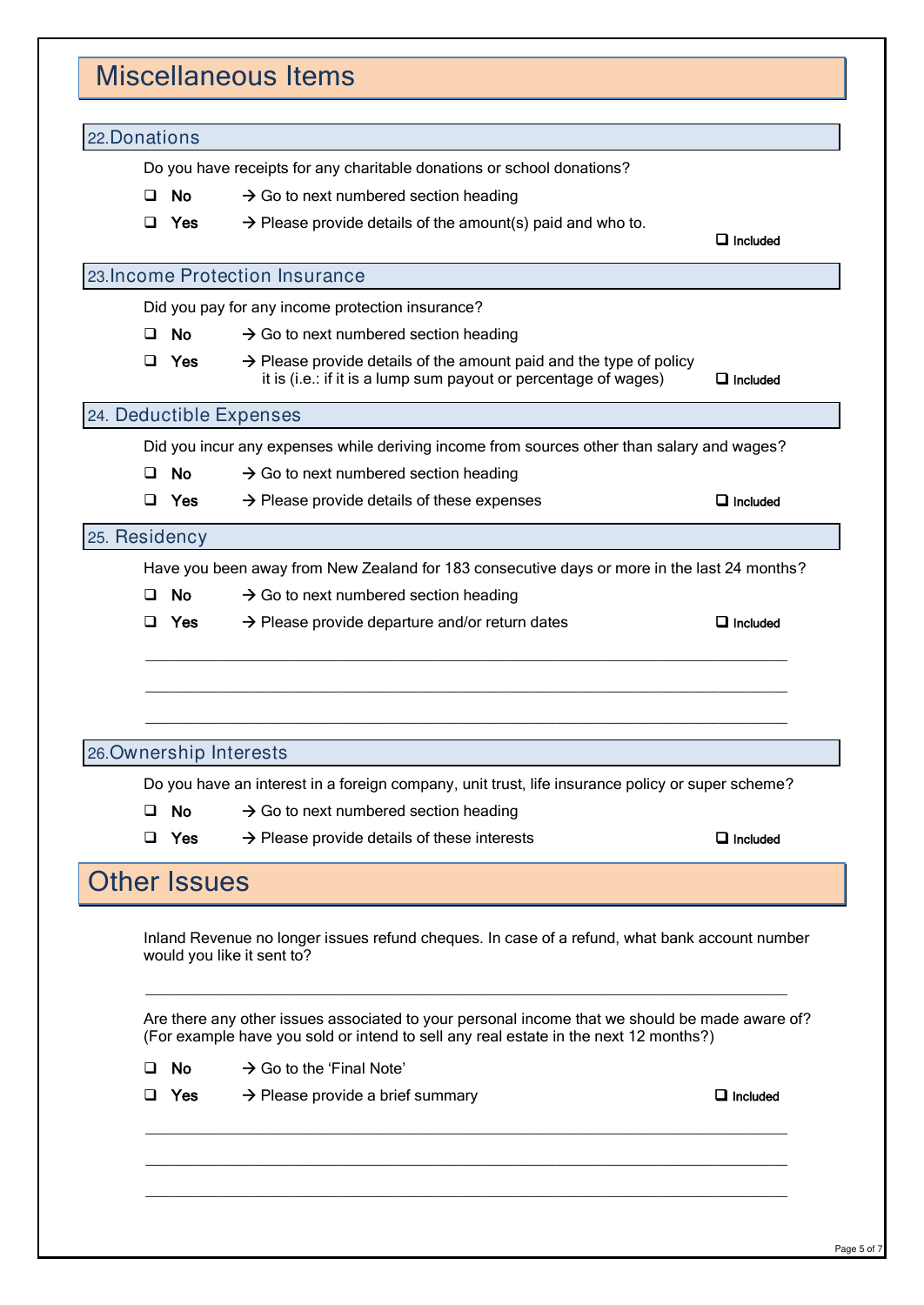## Anti-Money Laundering and Risk Assessment Compliance Requirements

As your Chartered Accountants, each year we have a recurring professional responsibility to ask if there have been any material or relevant changes in your business or personal life that we need to be made aware of that relates to the AML/CFT legislation.

To understand what you need to declare to us, the Department of Internal Affairs link below contains Information for Businesses that you should read.



https://www.dia.govt.nz/AML-CFT-Information-for-Businesses

### 31. Please tick the relevant box below

- □ No, I have nothing to declare
- $\Box$  Yes, I am declaring the following

 $\Box$  I am unsure how to answer this question. Can you please help me with my query below.

\_\_\_\_\_\_\_\_\_\_\_\_\_\_\_\_\_\_\_\_\_\_\_\_\_\_\_\_\_\_\_\_\_\_\_\_\_\_\_\_\_\_\_\_\_

\_\_\_\_\_\_\_\_\_\_\_\_\_\_\_\_\_\_\_\_\_\_\_\_\_\_\_\_\_\_\_\_\_\_\_\_\_\_\_\_\_\_\_\_\_